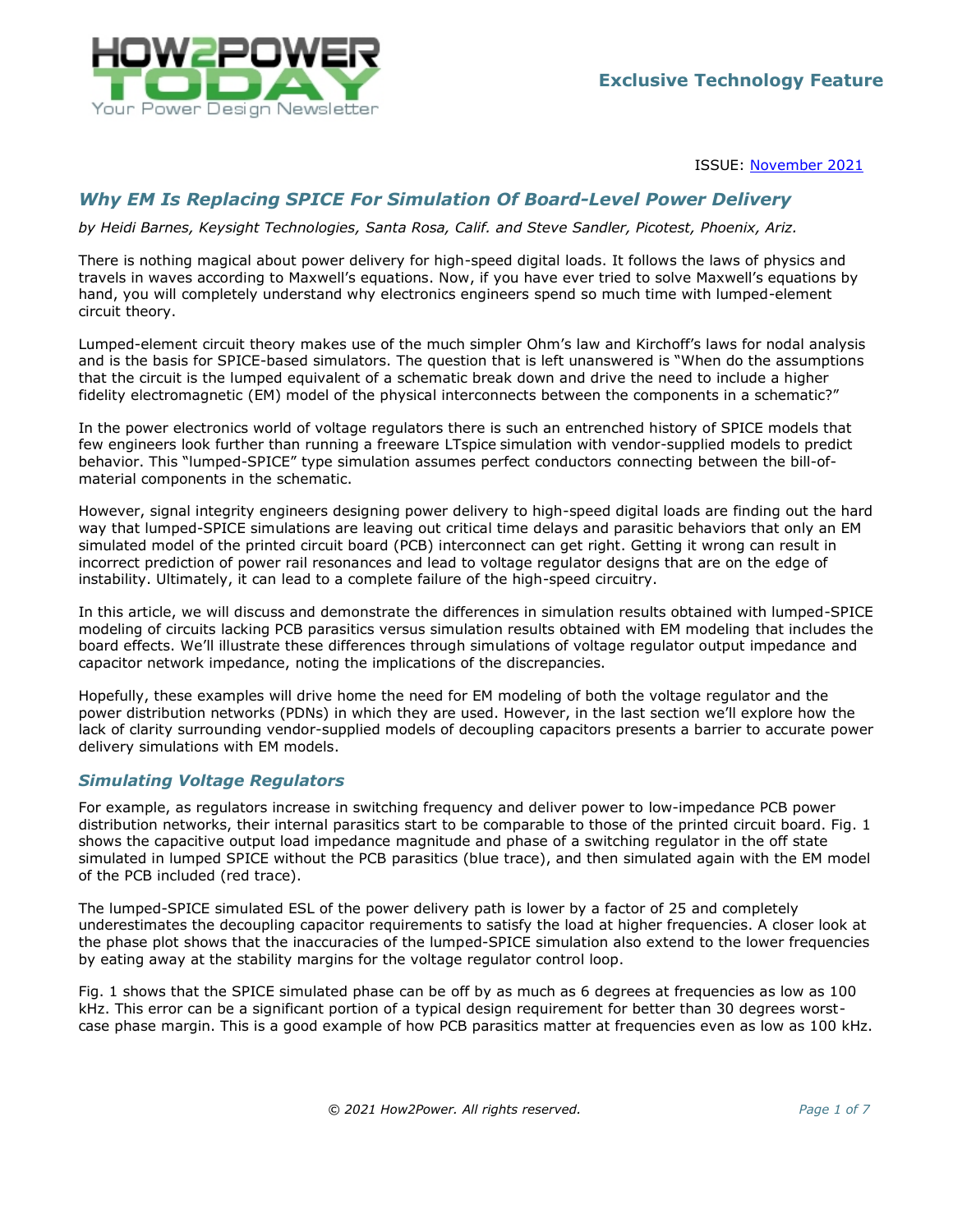



*Fig. 1. Comparison of the switching regulator off-state output impedance vs. frequency for a lumped-SPICE simulation (blue) vs. simulation including a full 3D EM model of the PCB interconnect parasitics (red). The plot on the left is impedance magnitude and the plot on the right is phase. The lumped-SPICE simulation and the simulation with the PCB EM model were carried out in Keysight's PathWave ADS EDA tool.*

# <span id="page-1-0"></span>*Simulating Decoupling Capacitors*

Power delivery for a high-speed digital load extends way beyond the kilohertz bandwidth of the typical voltage regulator. At these higher frequencies, the decoupling capacitors become the source of power and if not selected correctly can easily lead to high-impedance resonances. A very simple experiment of five parallel capacitors shows just how wrong a lumped-SPICE simulation can be when PCB parasitics of the path are ignored. [Fig. 2](#page-1-1) shows a small connectorized PCB that was used for this experiment. The board was both measured and simulated to show the impact of the PCB parasitics on the impedance of five parallel capacitors.



*Fig. 2. Simple experiment of five decoupling capacitors in parallel to show how lumped SPICE gets it wrong when calculating the PDN impedance. A test board is shown here (top image) along with a corresponding layout drawing (lower left) and an EM simulation of the test board (lower right) produced in Keysight's PIPro 3D EM tool for Power Integrity.*

<span id="page-1-1"></span>In the first experiment, all five capacitors have the same value. The impedance of these capacitors was simulated using a lumped-SPICE model and a distributed-EM model. The results presented in Fig. 3 show just how wrong lumped SPICE can be for low-impedance power delivery networks that are trying to extend power delivery to tens of megahertz. The lumped-SPICE model calculates 5x the capacitance (of the single capacitor value), one-fifth the ESR, and one-fifth the ESL and is shown as the large dashed black trace in [Fig.](#page-2-0) 3.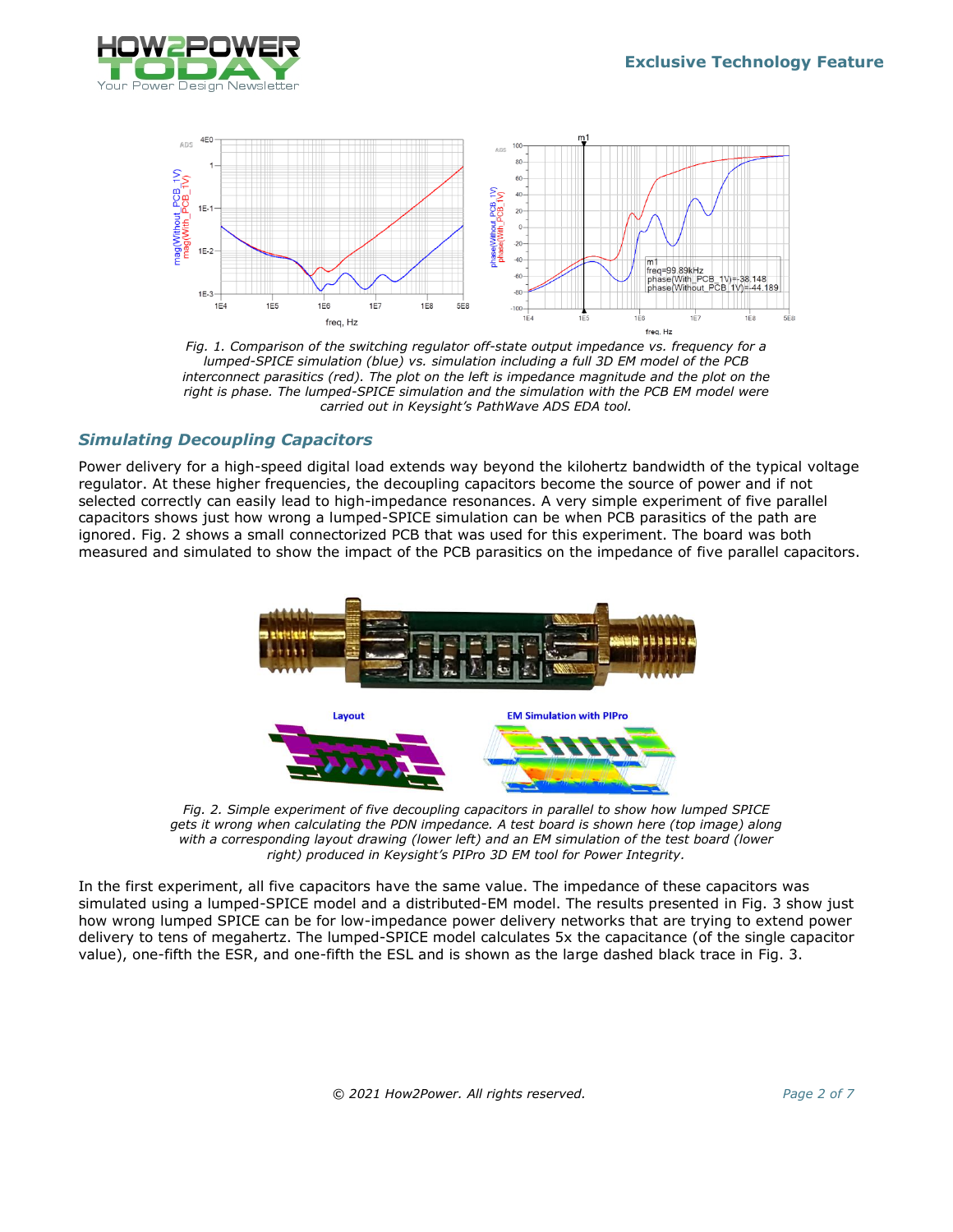



*Fig. 3. Impedance of five parallel capacitors simulated with lumped SPICE (black dashed trace) vs. their impedance simulated with the PCB EM model (blue solid trace). The single capacitor impedance is included as a reference (red dashed trace) to show that one-fifth the ESL calculated by lumped SPICE is underestimating the true path inductance, while EM simulators obtain the correct distributed path inductance.*

<span id="page-2-0"></span>The simulated result that includes the PCB EM model also shows the expected 5x capacitance, but that is where the similarity with the lumped-SPICE model ends. Simulation and measurement confirm that the ESR and the ESL are significantly higher when the PCB parasitics are included. This results in impedances that can be orders of magnitude off at the higher frequencies for the lumped-SPICE model.

Using this same PCB example, a second experiment with five different capacitor values shows how a lumped-SPICE model fails to predict the location-dependent behavior of the PDN impedance. If path-dependent parasitics between the five different capacitors are not included, then the lumped-SPICE model gives the same impedance at each end of the PCB. However, both in measurement and in simulation it can be shown that there is a significant difference in impedance seen when measuring at the bulk capacitors next to the VRM vs. at the load next to the smaller decoupling capacitors [\(Fig.](#page-2-1) 4).



<span id="page-2-1"></span>*Fig. 4. Impedance vs. frequency for five different values of capacitors in parallel. Again, the lumped-SPICE data (black dashed curve) underestimates the inductance, and incorrectly assumes the same impedance at each end of the network. Simulation with a PCB EM model in ADS correctly predicts the parasitics and shows a large difference in resonances at the load (blue) vs. the VRM (red).*

This clearly shows that when measuring a power rail, it matters where it is measured. The impedance will depend on the measurement location.

 *© 2021 How2Power. All rights reserved. Page 3 of 7*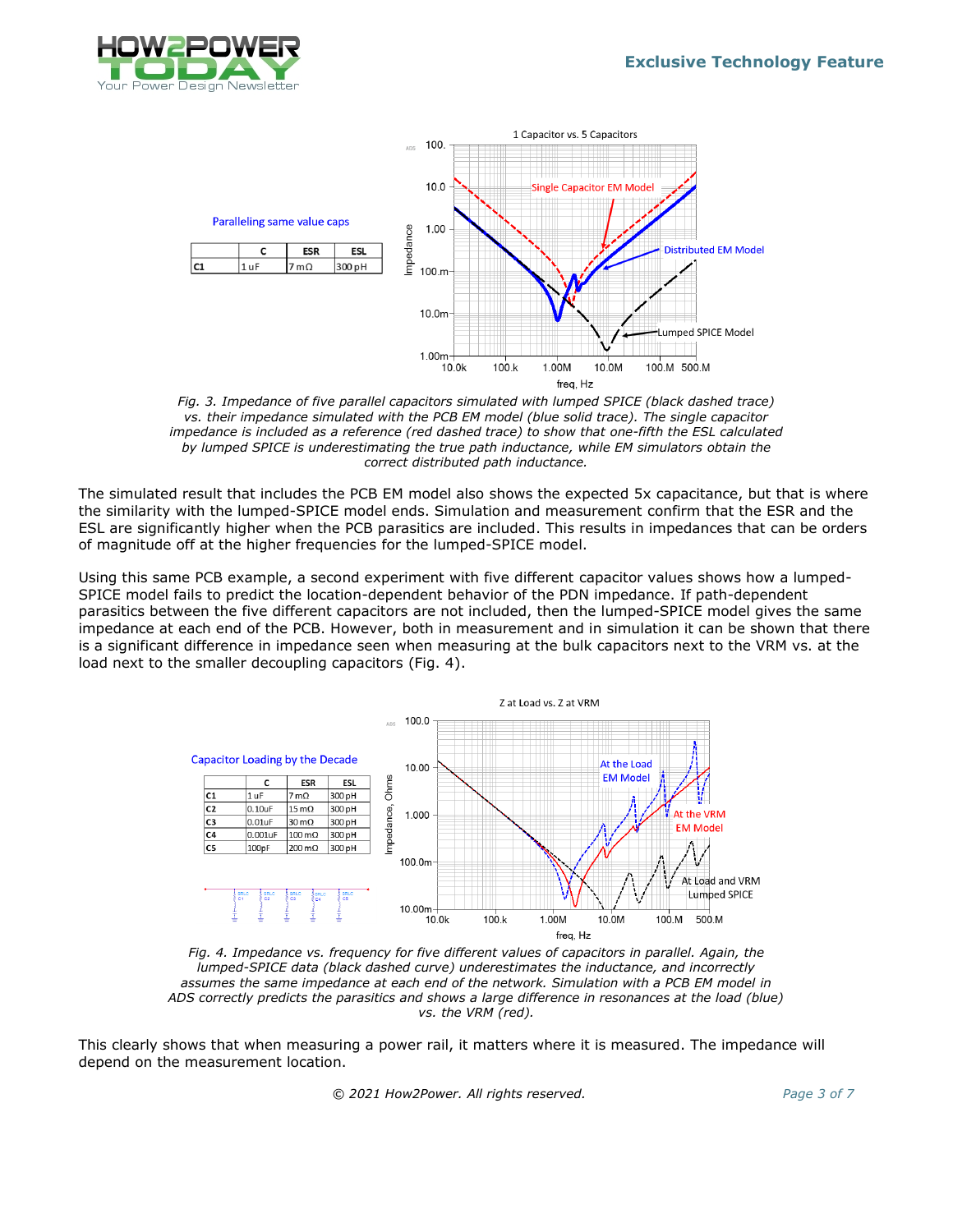

If you are still in doubt, just look at a traditional transient simulation shown in [Fig.](#page-3-0) 5 of the voltage ripple at the voltage regulator module (VRM) vs. at the load when the PCB EM model is included. The regulator's large-signal switching ripple is filtered by the PDN path transfer impedance. This results in a smaller peak-to-peak magnitude in regulator switching noise at the load.



*Fig. 5. Voltage ripple on a 1-V power rail measured at the VRM in blue and at the FPGA load in red. Power rail ripple depends on the measurement location. (Data provided by AEi Systems.)*

### <span id="page-3-0"></span>*Poorly Defined Capacitor Models*

These few examples above show the importance of including the PCB EM model when doing power integrity simulations. Luckily the cost of EM simulators continues to decrease when one considers the significant increase in simulation speed and improvements in net-based automation of the simulation setups.

However, there is one challenge that the industry faces in the rush to demand EM model accuracy. How accurate are the capacitor models that attach to the PCB EM model, and does the model indicate if the mounting inductance is included?

To explore the significance of the mounting inductance an example *islands PCB* compares the difference in mounting inductance for a capacitor return path with 2 ground vias vs. one with 12 ground vias, as shown in [Fig. 6.](#page-4-0) The board is constructed with two different PCB stack-ups to see how the mounting inductance changes when the power-to-ground layer distance decreases from 63 mils to 8 mils.

The results in [Fig. 7](#page-4-1) show that the additional ground vias do reduce the mounting inductance but reducing the distance between the power and ground layers has a bigger impact. The 63-mil board with 1 via has 620 pH of inductance and even with 12 ground vias added it only drops to 450 pH. Reducing the dielectric thickness between power and ground to 8 mils drops the inductance to 425 pH.

Obviously, the EM model shows that the capacitor footprint and PCB construction can have a significant impact on the mounting inductance of the capacitor. If this is the case, then how can one use the same capacitor model in a lumped-SPICE simulation as that used when connecting to an EM model of the PCB PDN? Did the vendor model of the capacitor remove all the mounting inductance? Or will it be double counted when attaching to an EM model of the PCB PDN?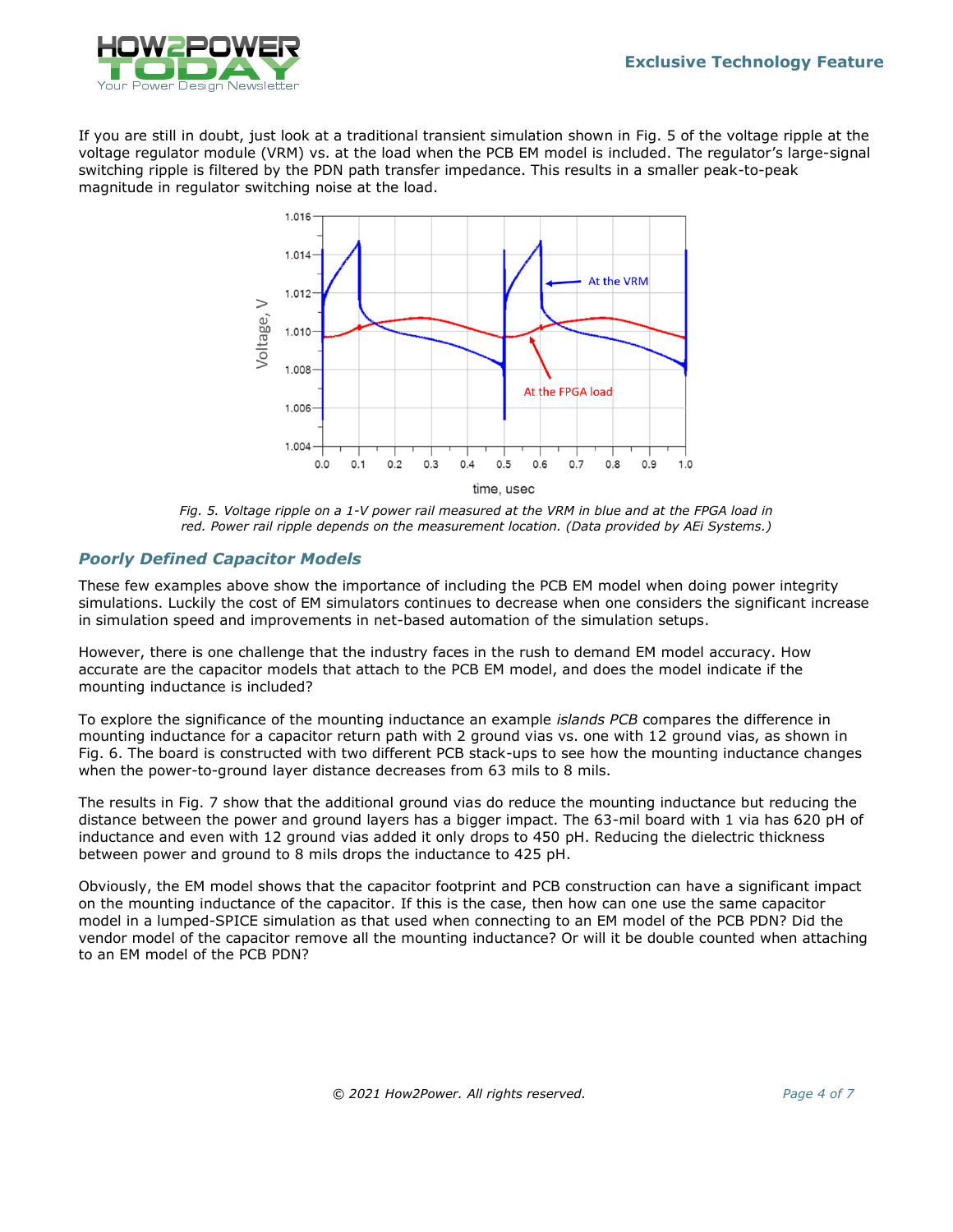



<span id="page-4-0"></span>*Fig. 6. Capacitor mounting experiment to demonstrate the impact of mounting parasitics and the need for separating internal capacitor parasitics from the mounting parasitics when connecting to a PCB EM model that already includes the mounting parasitics. The PCB at the top left has 63 mils between power and ground while the PCB at the lower right has only 8 mils. Both boards have a capacitor with two vias to ground and a capacitor with 12 vias to ground as shown in the PathWave ADS PIPro model of the PCB.*



<span id="page-4-1"></span>*Fig. 7. The design of the PCB stack-up and the PCB footprint have a significant impact on the mounting inductance of a capacitor. Adding additional ground vias helps reduce the mounting inductance of the capacitor (plot on the left), but the larger drop in mounting inductance happens when a thinner 8-mil dielectric instead of 63 mils is used between the power and ground (plot on the right).*

The best way to ensure the accuracy of the PI simulation with an EM model is to verify the capacitor models with measurement. Mounting inductance can easily be measured or simulated by shorting the pads of the capacitor's PCB footprint together to determine the impedance including loop inductance of the mount. This impedance in the form of an S-parameter can then be de-embedded from the measurement of the capacitor with the mount.

[Fig.](#page-5-0) 8 shows how this simple definition of the mounting inductance by shorting the capacitor pads results in a much more repeatable model. Three 0805 1-µF capacitor vendor models were selected, and according to the data sheets the worst one had more than double the inductance. However, after measuring the capacitors and removing the mounting inductance of the fixture it was discovered that all the capacitors had a similar internal parasitic inductance due to the 0805 package size. Ironically the capacitor with the highest inductance according to the data sheets had the lowest internal parasitic inductance.

 *© 2021 How2Power. All rights reserved. Page 5 of 7*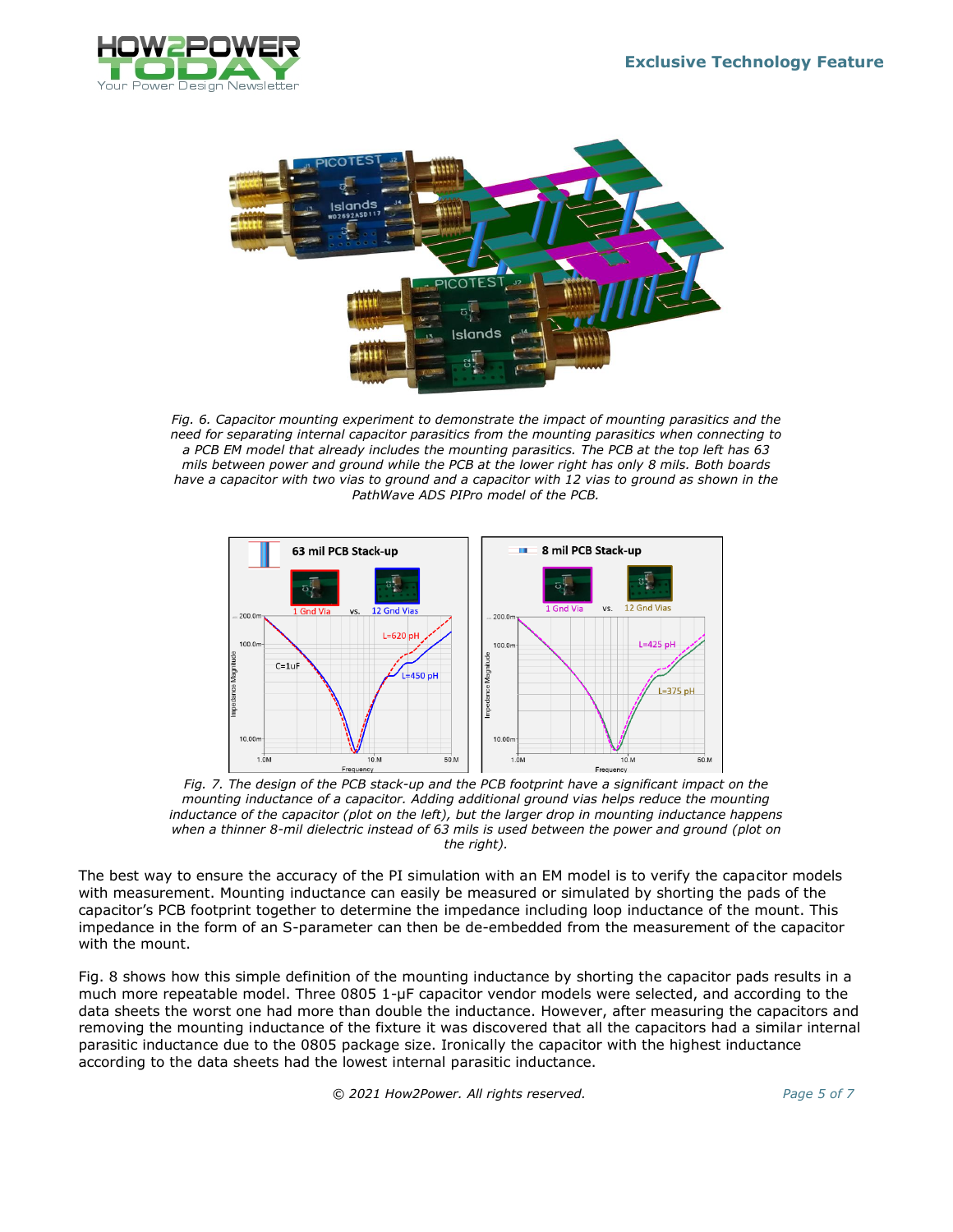

# 3 Different 0805 1uF/25V Capacitors



*Fig. 8. Capacitor data (inductance) supplied by the two vendors compared to capacitor measured data with the mounting inductance removed. All capacitors are 1 µF in an 0805 package, and as expected the measured data with mounting inductance removed shows similar internal parasitic inductance. Sadly, the vendor data is significantly higher in inductance with large variations in value.*

# <span id="page-5-0"></span>*Conclusion*

 $\bullet$ 

In this article, we've examined just a few of the things that lumped SPICE gets wrong and why it's worth spending the time to run the PCB 3D-EM simulation to get it right for power delivery to a high-speed digital load. Even at frequencies as low as 100 kHz the parasitic inductances can significantly impact the output impedance at the VRM. This can lead to underestimating the amount of bulk capacitance required, and lead to decreased phase margins for regulator stability.

At higher frequencies, the power delivery is provided by the decoupling capacitors and here again, lumped SPICE gets it wrong. The simple experiments with five parallel capacitors of the same value and of different values clearly show the importance of including an EM model of the distributed nature to account for PCB parasitics. The inductance is not a simple one-fifth the single capacitor value when paralleling same-value capacitors, and measurements of either impedance or voltage ripple at the VRM are not the same as measurements at the load.

Finally, the industry does a disservice by supplying capacitor models that do not specify whether the mounting inductance is included or removed. Clearly EM models can add significant fidelity to the EM simulation, but only if the capacitor model fidelity is also improved by ensuring that the mounting inductance is not double counted.

The future demand for increased digital bandwidth with multi-level signaling, coupled with higher currents and lower voltages to meet low power requirements will only make it harder for lumped-SPICE simulations to keep up. Only with end-to-end VRM + PCB + load simulations that include 3D-EM models of the PCB parasitics will simulation be able to accurately predict power delivery performance for this new generation of designs.

### **References**

- 1. "Capacitor Placement Strategies for Optimum Power Integrity" by Heidi Barnes, Jack Carrel and Steve Sandler, DesignCon, 2021.
- 2. "[How to Design for Power Integrity](http://www.keysight.com/find/how-to-videos-for-pi)" by Steve Sandler, Keysight sponsored YouTube video series.
- 3. "Partial Inductance—the Secret of Correlating Simulation and Measurement" by Steve Sandler, Benjamin Dannan and Heidi Barnes, EDICON, August 25, 2021.

 *© 2021 How2Power. All rights reserved. Page 6 of 7*